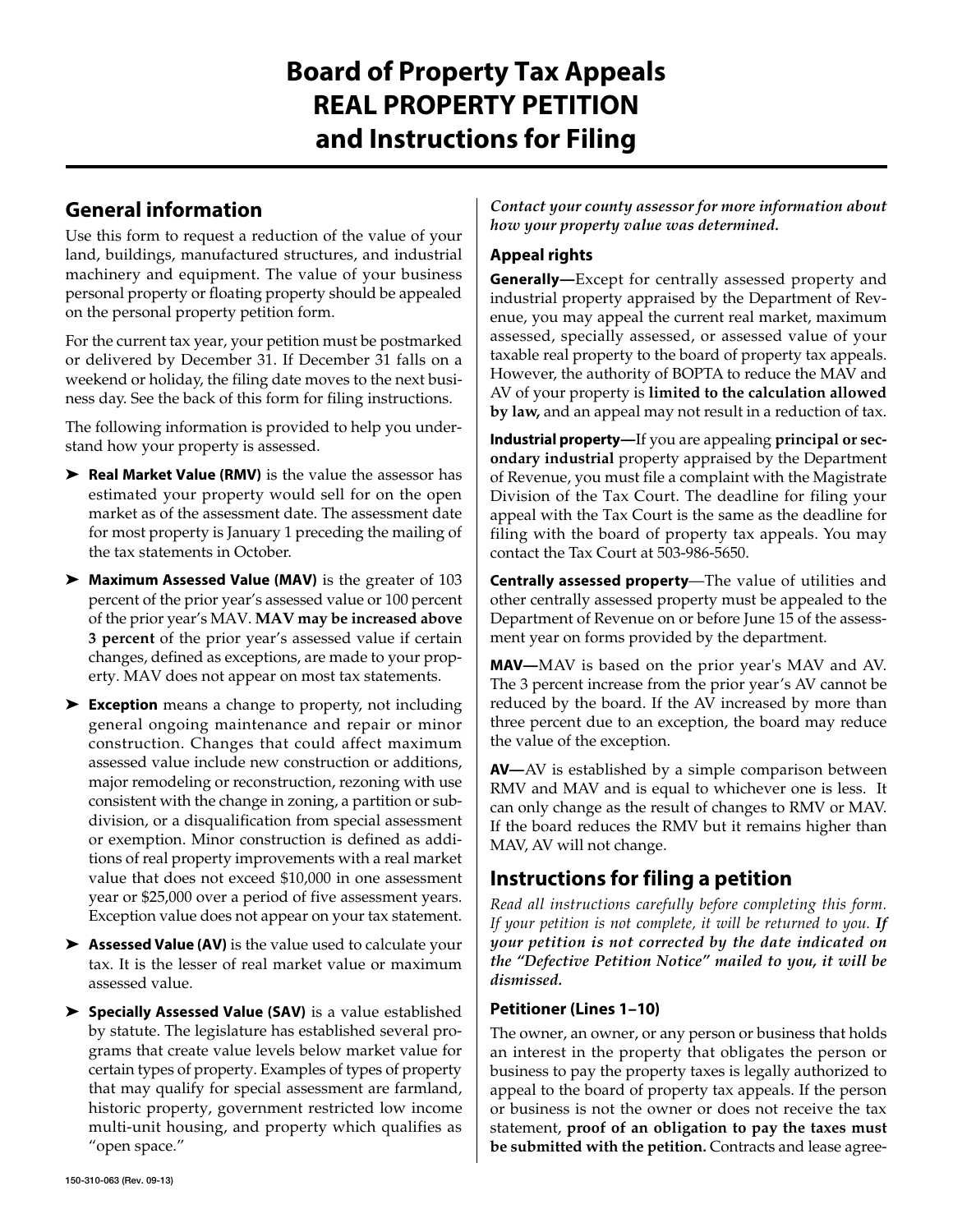ments are examples of documents that may allow a party other than the owner to appeal.

If property is owned by a business, the petition (or authorization to represent, if applicable) must be signed by a person who can legally bind the company. For most corporations, this is usually a corporate officer. **Employees regularly employed in tax matters for a corporation or other business may also sign the petition.**

If you need help in determining who can sign the petition for your business or other organization, contact the county clerk's office in your county.

#### **Authorized representative (Lines 11–22)**

The law allows only certain people to sign the petition and appear at the hearing to represent the petitioner.

#### **Those people who need a signed authorization from the petitioner in order to sign the petition include:**

- A relative of the owner(s). Relative is defined as: spouse, (step)son, (step)daughter, (step)brother, (step)sister, (step)father, (step)mother, grandchild, grandparent, nephew, niece, son- or daughter-in-law, brother- or sister-in-law, father- or mother-in-law.
- A real estate broker licensed under ORS 696.022.
- A real estate appraiser certified or licensed under ORS 674.310, or registered under ORS 308.010.
- A person duly qualified to practice public accountancy in the state of Oregon. This includes Oregon licensed CPAs or PAs, or PAs from another state who have proof of substantial equivalency authorization from Oregon.
- A lessee, if the lessee is **not** obligated to pay the taxes. Lessees obligated to pay the taxes are not required to provide authorization from the owner, but must provide proof of the obligation.

An attorney-in-fact under a general power of attorney executed by the owner of the property can also sign the petition and appear at the hearing to represent the petitioner. The attorney-in-fact must provide a copy of the general power of attorney with the petition.

#### **Those people who do not need a signed authorization from the petitioner in order to sign the petition include:**

- An attorney-at-law. The attorney's Oregon state bar number must be included on the petition.
- Legal guardian or conservator of the owner(s) with court appointment.
- Trustee in bankruptcy proceedings with court appointment.

#### **Attendance at hearing (Line 23)**

Checking "yes" means you or your representative will attend the hearing. Checking "no" means that neither you nor your representative will attend the hearing. If you do not attend the hearing, the board will make a decision about the value of your property based on the written evidence you submit.

If you check yes or don't check any box in this section, the board will schedule a hearing and notify you of the time and place to appear. **Hearings will be scheduled between the first Monday in February and April 15.** Some counties have established time limits for you and the assessor to present evidence. The board clerk can advise you of your county's procedure.

#### **Property information (Lines 24–27)**

You must include the assessor's account number or a copy of your tax statement with your petition.

#### **Real market value (RMV) (Lines 28–31)**

Enter the RMV you are appealing in the left-hand column **or attach a copy of your tax statement.** Enter the RMV you are requesting for your property in the right hand column. This number should represent what you think your property was worth on the open market as of **January 1 of the current year.** You may appeal either the total value of your property or the value of any or all components (land, buildings, machinery and equipment, or manufactured structures).

#### **Specially assessed value (SAV) (Line 32)**

If your property is specially assessed, complete this section to appeal the specially assessed **portion** of your property. You may need to talk to your county assessor to determine which value on your tax statement is the specially assessed value.

Enter the total SAV you are appealing in the left-hand column. Enter the total SAV you are requesting for your property in the right-hand column. Many special assessments result from an application filed with the county assessor and often only a portion of the property is under special assessment. **Most property is not specially assessed.**

#### **Assessed value (AV) (Line 33)**

Enter the AV from your tax statement or the assessor's records. A new AV may result from your appeal based upon the RMV, SAV, or MAV determined by the board.

*Note: Even if the board reduces the real market value of your property, your tax bill may not change unless the real market value is reduced below the assessed value.*

#### **Evidence of property value (Lines 34–38)**

Explain the basis of your appeal and provide evidence that the value the assessor has placed on your property is incorrect. The Department of Revenue information circular, *How to Appeal Your Property Value,* contains information about the type of evidence needed for a successful appeal. **Comparing the value on the tax roll of your house to the value on the tax roll of your neighbor's house or comparing the**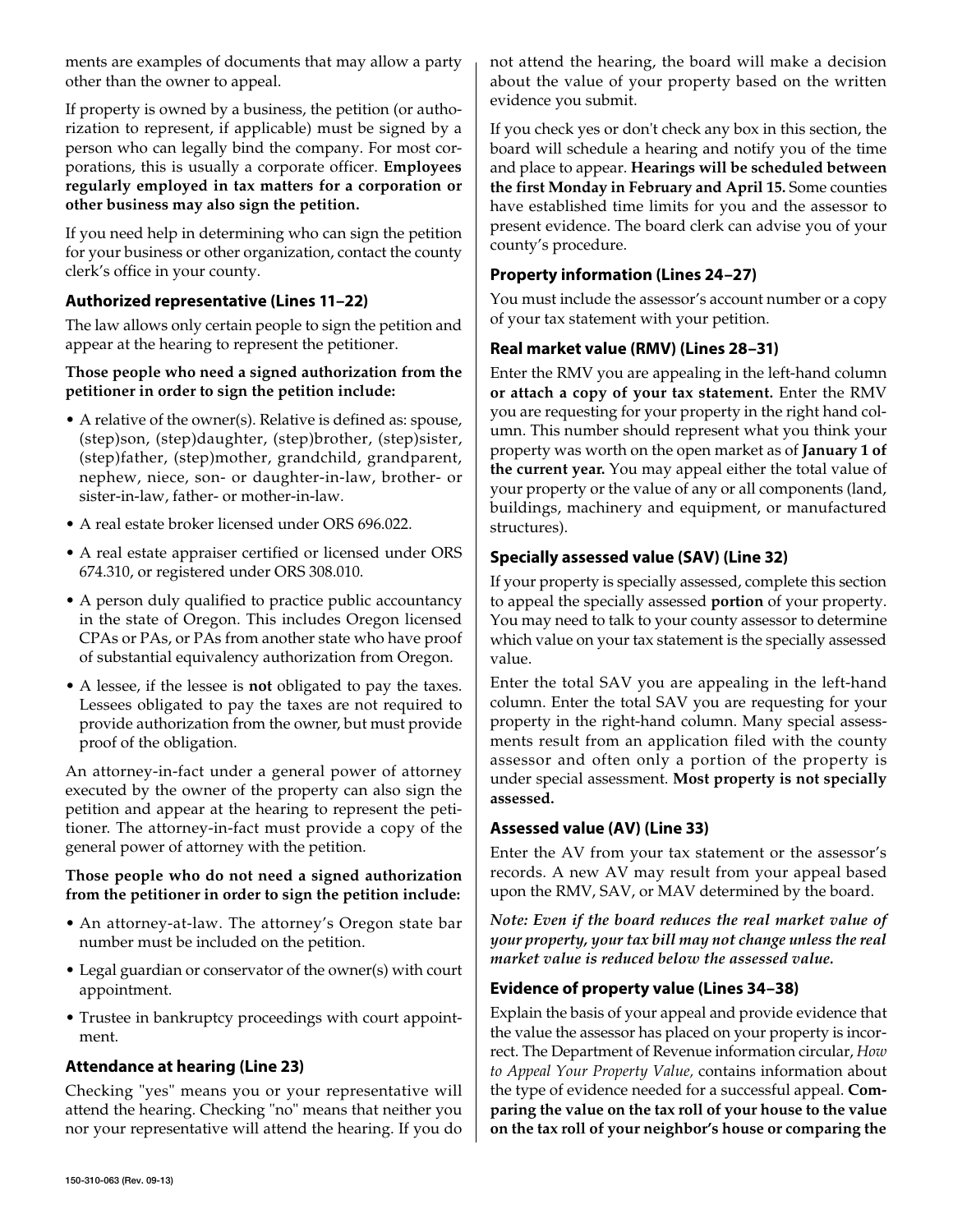**taxes you pay to the taxes your neighbor pays is generally not considered satisfactory evidence.**

If you have recently built or installed a new home or other structure, remodeled, or added to an already existing structure, **you should address the cost of this portion of your property** on line 38.

**All evidence submitted to the board, including pictures and appraisals, will be kept by the board.** It will not be returned to you.

#### **Declaration and signature (Lines 39–40)**

Sign and date the petition form. The petition will be considered defective if not signed.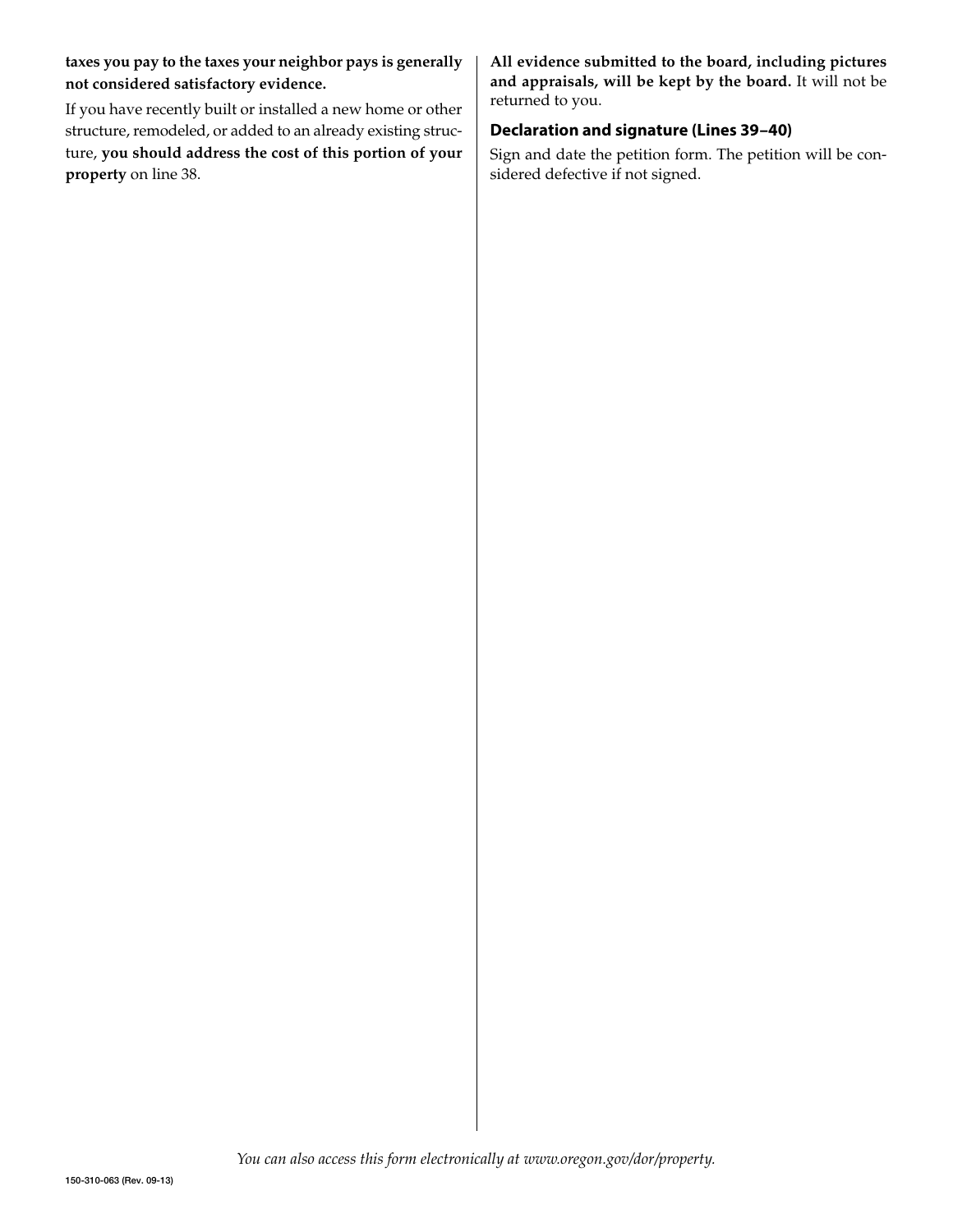#### **Clear Form**

For Official Use Only Petition Number and Date Received

## Board of Property Tax Appeals REAL PROPERTY PETITION

for County

• Read all instructions carefully before completing this form.

• Please print or type the requested information on both sides of this petition.

• Complete one petition form for each account you are appealing.

• Return your completed petition(s) to the address shown on the back.

• Please attach a copy of your tax statement.

Petitioner (Person in whose name petition is filed)

| Owner<br>1 Check the box that applies:<br>Person or business, other than owner, obligated to pay taxes (attach proof of obligation) |        |                    |         |               |         |                                                               |  |
|-------------------------------------------------------------------------------------------------------------------------------------|--------|--------------------|---------|---------------|---------|---------------------------------------------------------------|--|
| 2 Name-individual, corporation, or other business                                                                                   |        | 3 Telephone number |         |               |         |                                                               |  |
|                                                                                                                                     |        | Daytime            |         |               | Evening |                                                               |  |
| 4 Mailing address (street or PO Box)                                                                                                | 5 City |                    | 6 State | $ 7$ ZIP code |         | 8 E-mail address (optional)                                   |  |
|                                                                                                                                     |        |                    |         |               |         |                                                               |  |
| Name of person acting for corporation, LLC, or other business<br>9<br><b>FOR</b><br><b>BUSINESS</b><br><b>USE ONLY</b>              |        |                    |         |               |         | 10 Title (i.e., president, vice president, tax manager, etc.) |  |

*If a representative is named on line 11, all correspondence regarding this petition will be mailed or delivered to the representative.*

| Representative                                                                                                                                                                                             | To be completed when petition is signed by an authorized representative of petitioner. Only certain<br>people qualify to act as an authorized representative. See the instructions for a list of who qualifies. |         |                                 |                                          |             |                                                                |                                  |  |  |
|------------------------------------------------------------------------------------------------------------------------------------------------------------------------------------------------------------|-----------------------------------------------------------------------------------------------------------------------------------------------------------------------------------------------------------------|---------|---------------------------------|------------------------------------------|-------------|----------------------------------------------------------------|----------------------------------|--|--|
| 11 Name of representative                                                                                                                                                                                  |                                                                                                                                                                                                                 |         | 12 Telephone number             |                                          |             |                                                                |                                  |  |  |
|                                                                                                                                                                                                            |                                                                                                                                                                                                                 |         |                                 |                                          |             |                                                                |                                  |  |  |
|                                                                                                                                                                                                            |                                                                                                                                                                                                                 | Daytime |                                 |                                          |             | Evening                                                        |                                  |  |  |
| 13 Mailing address (street or PO Box)                                                                                                                                                                      |                                                                                                                                                                                                                 | 14 City |                                 | 15 State                                 | 16 ZIP code | 17 E-mail address (optional)                                   |                                  |  |  |
| 18 Relationship to petitioner named on line 2                                                                                                                                                              |                                                                                                                                                                                                                 |         |                                 |                                          |             |                                                                |                                  |  |  |
| 19 Oregon state bar number                                                                                                                                                                                 | 20 Oregon appraiser license number                                                                                                                                                                              |         | 21 Oregon broker license number |                                          |             |                                                                |                                  |  |  |
|                                                                                                                                                                                                            |                                                                                                                                                                                                                 |         |                                 |                                          |             | 22 Oregon CPA or PA permit or S.E.A. number                    |                                  |  |  |
| Any refund resulting from this appeal will be made payable to the petitioner named on line 2 unless separate written authorization is made<br>to the county tax collector.<br><b>Attendance at Hearing</b> |                                                                                                                                                                                                                 |         |                                 |                                          |             |                                                                |                                  |  |  |
| 23<br>Will you or your designated representative attend the hearing?                                                                                                                                       |                                                                                                                                                                                                                 |         | Yes                             | No                                       |             |                                                                |                                  |  |  |
| If you choose to not be present at the hearing, the board will make a decision based on the written evidence you submit.                                                                                   |                                                                                                                                                                                                                 |         |                                 |                                          |             |                                                                |                                  |  |  |
| <b>Property Information</b>                                                                                                                                                                                |                                                                                                                                                                                                                 |         |                                 |                                          |             |                                                                |                                  |  |  |
| 24 Assessor's account number (from your tax statement)                                                                                                                                                     |                                                                                                                                                                                                                 |         |                                 |                                          |             | 25 Assessor's map and tax lot number (from your tax statement) |                                  |  |  |
| 26 Street address and city where property is located                                                                                                                                                       |                                                                                                                                                                                                                 |         |                                 | 27 Property type<br><b>Mfd Structure</b> |             | Residential<br>Multi-family<br>Forest                          | Commercial<br>Farm<br>Industrial |  |  |